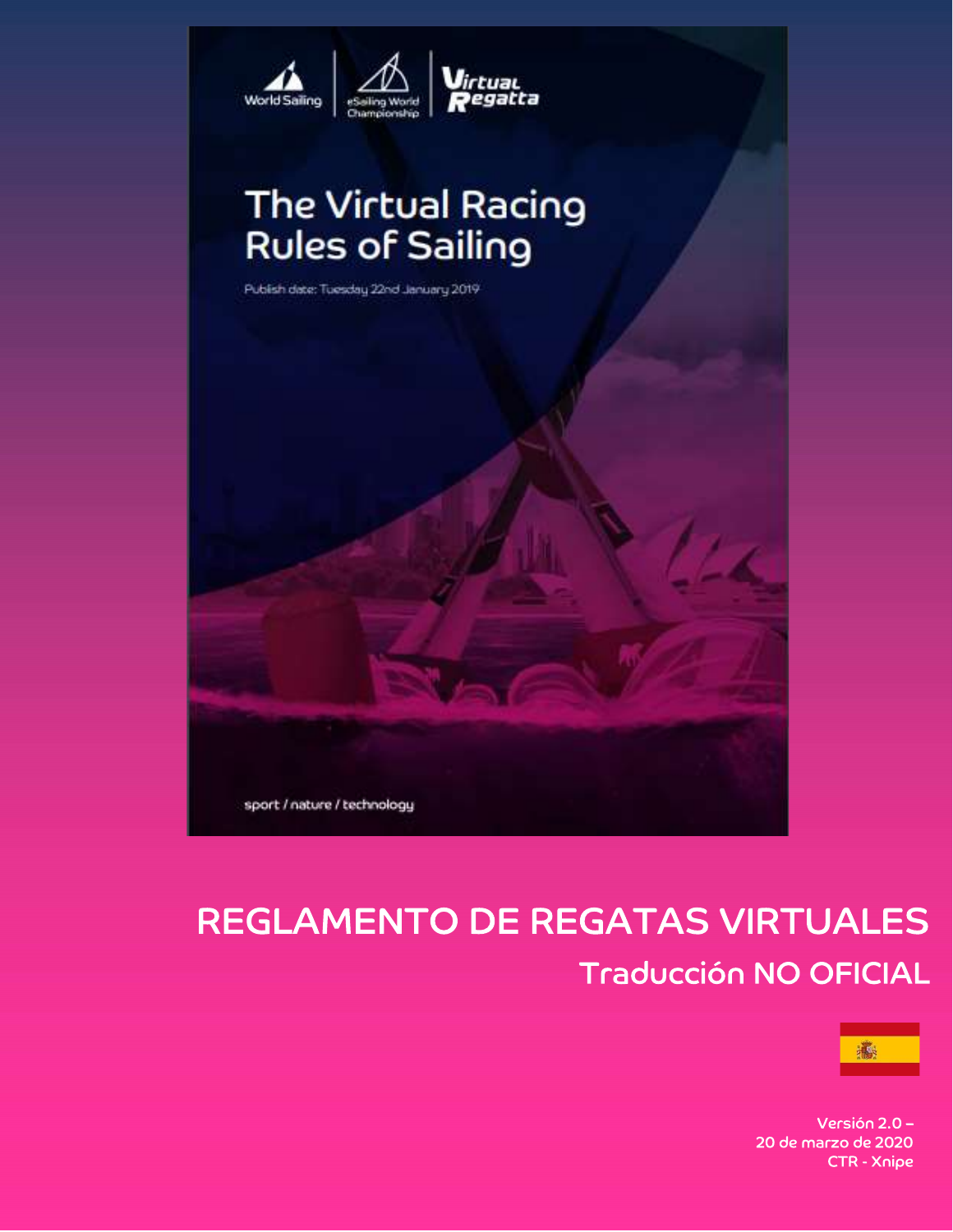The following rules of the Racing Rules of Sailing (2017-2020) that apply to boats racing have been adapted and used within the electronic game – Virtual Regatta Inshore.

#### DEFINITIONS

A term used as stated below is shown in italic type or, in preambles, in bold italic type.

Clear Astern and Clear Ahead; Overlap One boat is clear astern of another when her hull and equipment in normal position are behind a line abeam from the aftermost point of the other boat's hull and equipment in normal position. The other boat is clear ahead. They overlap when neither is clear astern. However, they also overlap when a boat between them overlaps both. These terms always apply to boats on the same tack. They apply to boats on opposite tacks only when rule 18 applies between them or when both boats are sailing more than ninety degrees from the true wind.

Fetching A boat is fetching a mark when she is in a position to pass to windward of it and leave it on the required side without changing tack.

Finish A boat finishes when any part of her hull or equipment in normal position, crosses the finishing line from the course side. However, she has not finished if after crossing the finishing line she

(a) takes a penalty under rule 44, or

(b) corrects an error under rule 28.2 made at the line.

Keep Clear A boat keeps clear of a right-of-way boat

(a) if the right-of-way boat can sail her course with no need to take avoiding action and,

(b) when the boats are overlapped, if the right-of-way boat can also change course in both directions without immediately making contact.

Leeward and Windward A boat's leeward side is the side that is or, when she is head to wind, was away from the wind. However, when sailing directly downwind, her leeward side is the side on which her mainsail lies. The other side is her windward side. When two boats on the same tack overlap, the one on the leeward side of the other is the leeward boat. The other is the windward boat.

Mark An object a boat is required to leave on a specified side, and a race committee vessel from which the starting or finishing line extends.

Las siguientes reglas del Reglamento de Regatas a Vela (2017- 2020) que se aplican a barcos que están en regata han sido adaptadas y utilizadas en el juego virtual – Virtual Regatta Inshore.

#### DEFINICIONES

Un término usado como se expresa abajo es mostrado en cursiva o, en los preámbulos, en cursivas destacadas en negrita.

Libre a Popa y Libre a Proa; Compromiso Un barco está libre a popa de otro cuando su casco y equipo en posición normal están detrás de una línea perpendicular a la línea de crujía del otro barco, trazada por la parte más a popa del casco y equipo de éste en posición normal. El otro barco está libre a proa. Los barcos están comprometidos cuando ninguno de ellos está libre a popa. Sin embargo, también están comprometidos cuando un barco entre ellos está comprometido con ambos. Estas expresiones se aplican siempre a barcos que están en la misma bordada. Se aplican a barcos en bordadas opuestas solo cuando se aplique la regla 18 entre ellos o cuando ambos barcos naveguen a un rumbo de más de 90 grados con respecto al viento real.

Ir directo a baliza Un barco va directo a baliza cuando está en una posición desde la que puede pasar la baliza por barlovento y dejarla por el lado prescrito sin cambiar de amura.

Terminar Un barco termina cuando cualquier parte de su casco o de su tripulación o equipo en posición normal, cruza la línea de llegada desde el lado del recorrido. Sin embargo, un barco no termina si después de cruzar la línea de llegada

(a) efectúa una penalización conforme a la regla 44,

(b) corrige un error que haya cometido en la línea de llegada conforme a la regla 28.2.

Mantenerse Separado Un barco se mantiene separado de otro barco con derecho de paso

- (a) si el barco con derecho de paso puede navegar a su rumbo sin necesidad de realizar acciones para eludirlo y,
- (b) cuando los barcos están comprometidos, si el barco con derecho de paso puede también alterar su rumbo en ambas direcciones sin que haya un contacto inmediato.

Sotavento y Barlovento La banda de sotavento de un barco es el lado que está o, al estar proa al viento, que estaba más alejado del viento. Sin embargo, cuando navega en amura forzada o en popa cerrada, la banda de sotavento es el lado en que se halla su vela mayor. El otro lado es su banda de barlovento. Cuando dos barcos en la misma bordada están comprometidos, el que está en el lado de sotavento del otro es el barco de sotavento. El otro es el barco de barlovento.

Baliza Un objeto que se exige que un barco deje por un lado prescrito, y una embarcación del comité de regatas desde el que se extiende la línea de salida o de llegada.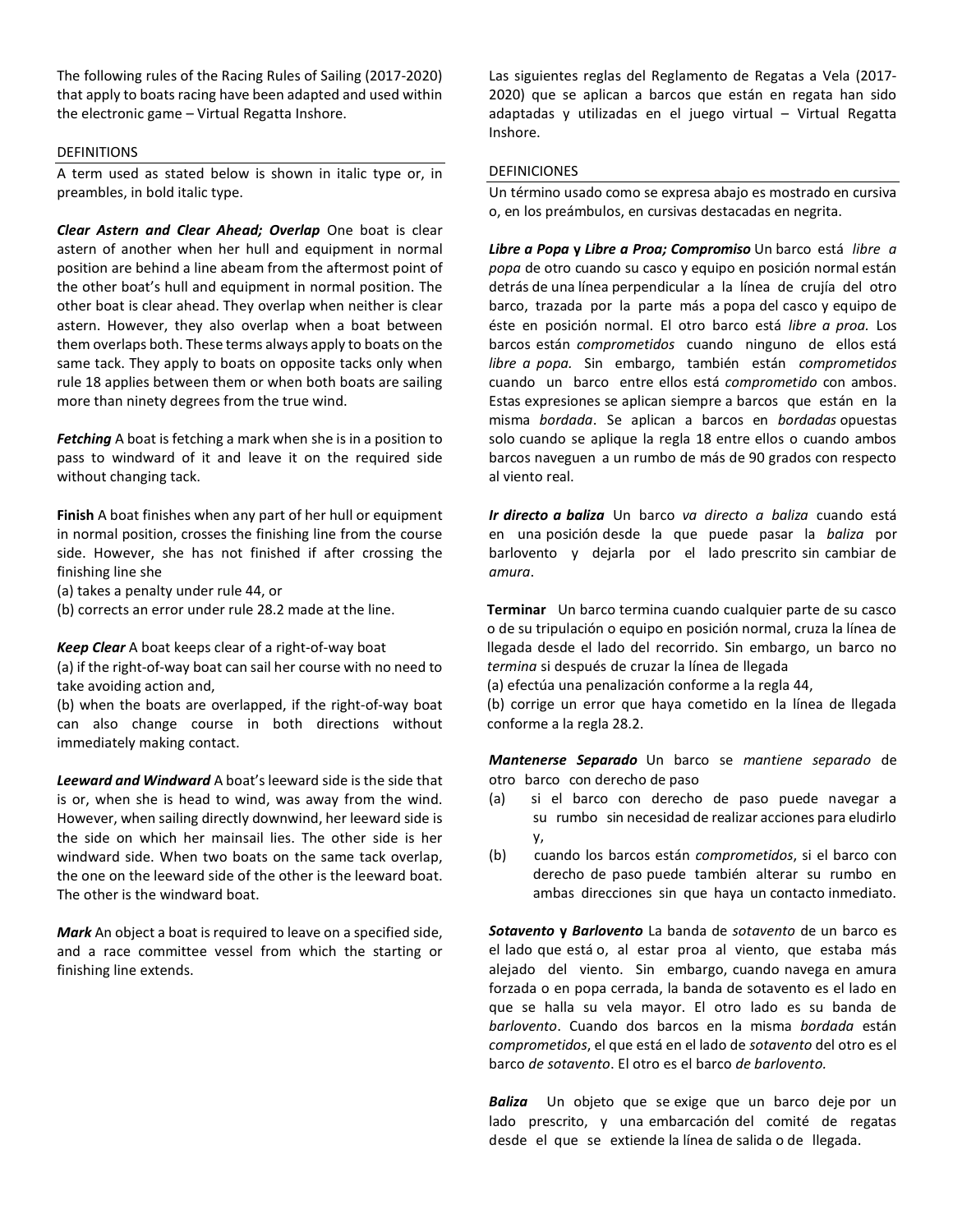Mark-Room Room for a boat to leave a mark on the required side. Also, (a) room to sail to the mark when her proper course is to sail close to it, and (b) room to round the mark as necessary to sail the course.

#### Overlap See Clear Astern and Clear Ahead; Overlap.

**Proper Course** A course a boat would sail to finish as soon as possible in the absence of the other boats referred to in the rule using the term. A boat has no proper course before her starting signal.

**Racing** A boat is racing from her preparatory signal until she finishes and clears the finishing line and marks or retires.

Room The space a boat needs, including space to comply with her obligations under the rules of Part 2 and rule 31, while maneuvering promptly.

**Start** A boat starts when, having been entirely on the pre-start side of the starting line at or after her starting signal, any part of her hull or equipment crosses the starting line in the direction of the first mark.

Tack, Starboard or Port A boat is on the tack, starboard or port, corresponding to her windward side.

# Windward See Leeward and Windward.

Zone The area around a mark within a distance of three hull lengths of a boat. A boat is in the zone when any part of her hull is in the zone.

#### PART 2

WHEN BOATS MEET

#### SECTION A

# RIGHT OF WAY

A boat has right of way over another boat when the other boat is required to keep clear of her. However, some rules in Sections B, C and D limit the actions of a right of-way boat.

#### 10 ON OPPOSITE TACKS

When boats are on opposite tacks, a port-tack boat shall keep clear of a starboard tack boat.

#### 11 ON THE SAME TACK, OVERLAPPED

When boats are on the same tack and overlapped, a windward boat shall keep clear of a leeward boat.

Espacio en Baliza El espacio que necesita un barco para dejar una baliza por el lado prescrito. También espacio para dirigirse a la baliza cuando su rumbo debido sea pasar cerca de ella, y espacio para rodear la baliza como sea necesario para navegar el recorrido.

#### Compromiso Ver Libre a Popa y Libre a Proa; Compromiso.

Rumbo Debido Un rumbo al cual un barco navegaría para terminar tan pronto como fuera posible en ausencia de otros barcos aludidos en la regla en la cual se usa la expresión. Un barco no tiene rumbo debido antes de su señal de salida.

En Regata Un barco está en regata (regateando) desde su señal de preparación hasta que termina y deja libre la línea y las balizas de llegada o se retira.

Espacio El que necesita un barco en las condiciones reinantes, incluyendo el espacio para cumplir con sus obligaciones según las reglas de la Parte 2 y la regla 31, mientras maniobra con prontitud.

Salir Un barco sale cuando, habiendo estado completamente en el lado de pre- salida de la línea de salida en el momento de su señal de salida o después de esta, cualquier parte de su casco o equipo cruza la línea de salida en la dirección de la primera baliza.

Amura (Bordada), de Estribor o de Babor Un barco está en la amura (bordada) de estribor o de babor (amurado a babor o estribor) correspondiente a su banda de barlovento.

#### Barlovento Ver Sotavento y Barlovento.

Zona La zona alrededor de una baliza que está dentro de la distancia de tres esloras del barco más cercano a la baliza. Un barco está en la zona cuando cualquier parte de su casco está en la zona.

#### PARTE 2

#### CUANDO LOS BARCOS SE ENCUENTRAN

#### SECCION A

#### DERECHO DE PASO

Un barco tiene derecho de paso sobre otro barco cuando este otro barco está obligado a mantenerse separado de aquel. Sin embargo, algunas reglas de las Secciones B, C y D limitan las acciones de un barco con derecho de paso.

#### 10 EN BORDADAS OPUESTAS

Cuando los barcos están en bordadas opuestas, un barco amurado a babor se mantendrá separado de un barco amurado a estribor.

#### 11 EN LA MISMA BORDADA, COMPROMETIDOS

Cuando los barcos están en la misma bordada y comprometidos, un barco de barlovento se mantendrá separado de un barco de sotavento.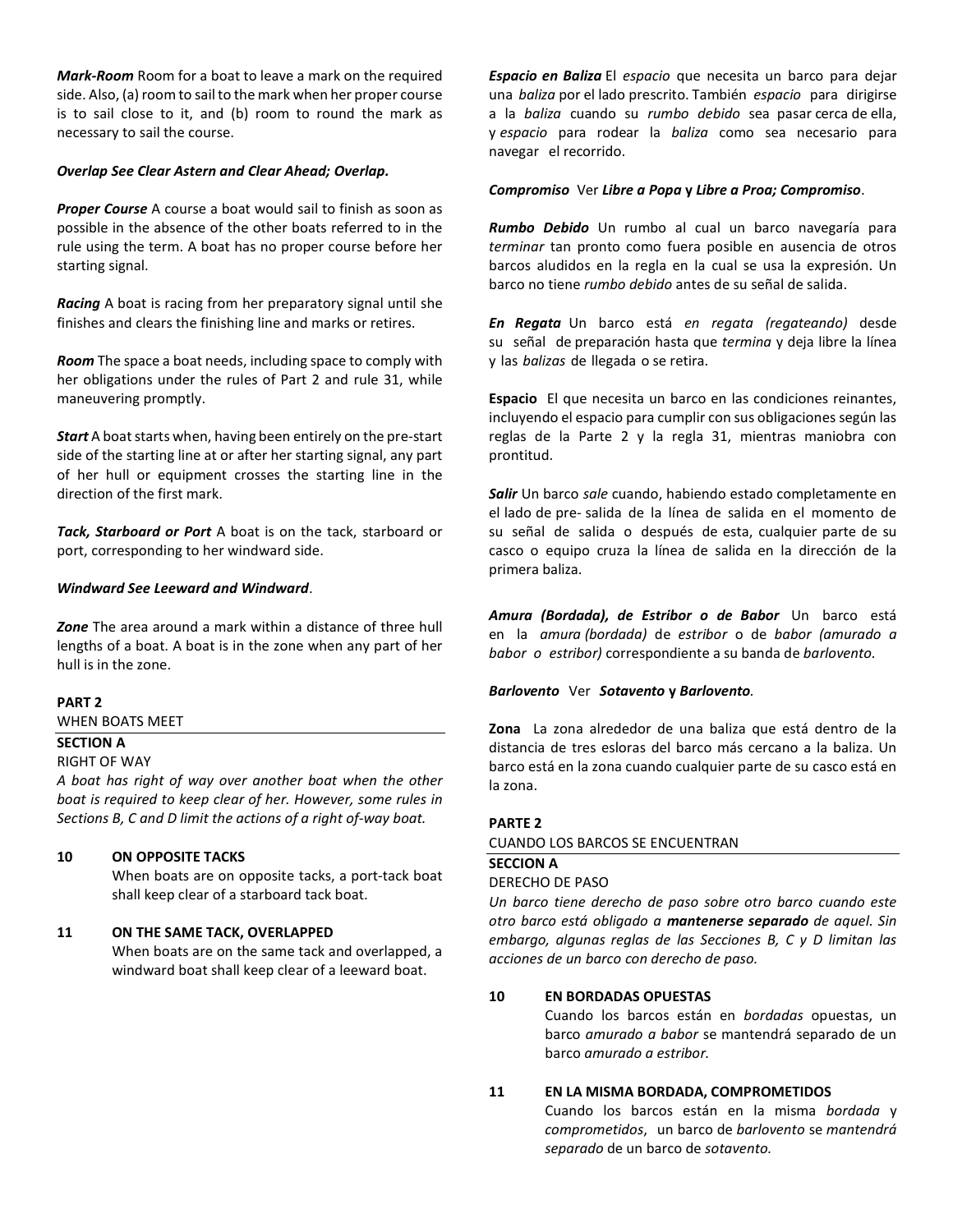# 12 ON THE SAME TACK, NOT OVERLAPPED

When boats are on the same tack and not overlapped, a boat clear astern shall keep clear of a boat clear ahead.

# 13 WHILE TACKING

After a boat passes head to wind, she shall keep clear of other boats until she is on a close-hauled course. During that time rules 10, 11 and 12 do not apply. If two boats are subject to this rule at the same time, the one on the other's port side or the one astern shall keep clear.

# SECTION B

GENERAL LIMITATIONS

# 15 ACQUIRING RIGHT OF WAY

When a boat acquires right of way, she shall initially give the other boat room to keep clear, unless she acquires right of way because of the other boat's actions.

# 16 CHANGING COURSE

When a right-of-way boat changes course, she shall give the other boat room to keep clear.

# SECTION C

# AT MARKS

Section C rules do not apply at a starting mark.

# 18 MARK-ROOM

- 18.1 When Rule 18 Applies
	- Rule 18 applies between boats when they are required to leave a mark on the same side and at least one of them is in the zone. However, it does not apply
	- (a) between boats on opposite tacks on a beat to windward,
	- (b) between boats on opposite tacks when the proper course at the mark for one but not both of them is to tack, or
	- (c) between a boat approaching a mark and one leaving it.
- 18.2 Giving Mark-Room
	- (a) When boats are overlapped the outside boat shall give the inside boat markroom, unless rule 18.2(b) applies.
	- (b) If boats are overlapped when the first of them reaches the zone, the outside boat at that moment shall thereafter give the inside boat mark-room. If a boat is clear ahead when she reaches the zone, the boat clear astern at that moment shall thereafter give her mark-room.
	- (c) When a boat is required to give mark-room by rule 18.2(b),
		- (1) she shall continue to do so even if later an overlap is broken or a new overlap begins;
		- (2) if she becomes overlapped inside the boat entitled to mark-room, she shall also give that boat room to sail her proper course while they remain overlapped.

# 12 EN LA MISMA BORDADA, NO COMPROMETIDOS

Cuando los barcos están en la misma bordada y no están comprometidos, un barco libre a popa se mantendrá separado de un barco libre a proa.

# 13 VIRANDO POR AVANTE

Después de que un barco pasa de proa al viento, deberá mantenerse separado de otros barcos hasta que esté en un rumbo de ceñida. Durante este tiempo las reglas 10, 11 y 12 no se aplican. Si dos barcos están sujetos al mismo tiempo a esta regla, el que está en el lado de babor o a popa del otro deberá mantenerse separado.

# SECCION B

LIMITACIONES GENERALES

# 15 ADQUIRIR DERECHO DE PASO

Cuando un barco adquiere derecho de paso dará inicialmente al otro barco espacio para mantenerse separado, a menos que adquiera el derecho de paso debido a las acciones del otro barco.

# 16 ALTERAR EL RUMBO

Cuando un barco con derecho de paso altera su rumbo, dará al otro barco espacio para mantenerse separado.

# SECCIÓN C

# EN BALIZAS

Las reglas de la Sección C no se aplican en una **baliza** de salida

# 18 ESPACIO EN BALIZA

- 18.1 Cuándo se Aplica la Regla 18
	- La regla 18 se aplica entre barcos que tienen que dejar una baliza por la misma banda y al menos uno de ellos está dentro de la zona. Sin embargo, no se aplica
	- (a) entre barcos que están en bordadas opuestas en un tramo de ceñida,
	- (b) entre barcos que están en bordadas opuestas cuando el rumbo debido en la baliza para uno de ellos pero no para ambos sea virar por avante, o
	- (c) entre un barco que se aproxima a una baliza y otro que la está dejando
- 18.2 Dar Espacio en Baliza
	- (a) Cuando los barcos están comprometidos el barco exterior dará espacio en baliza al barco interior, a menos que se aplique la regla 18.2 (b).
	- (b) Si los barcos están comprometidos cuando el primero de ellos alcanza la zona, el barco que en ese momento es barco exterior dará, de ahí en adelante, espacio en baliza al barco interior. Si un barco está libre a proa cuando alcanza la zona, el barco que en ese momento está libre a popa le dará, de ahí en adelante, espacio en baliza.
	- (c) Cuando un barco está obligado por la regla 18.2 (b) a dar espacio en baliza,
		- (1) continuará haciéndolo, incluso si posteriormente el compromiso se rompe o se establece un nuevo compromiso;
		- (2) si queda comprometido por el interior del barco con derecho a espacio en baliza, le dará también espacio para navegar a su rumbo debido mientras permanecen comprometidos.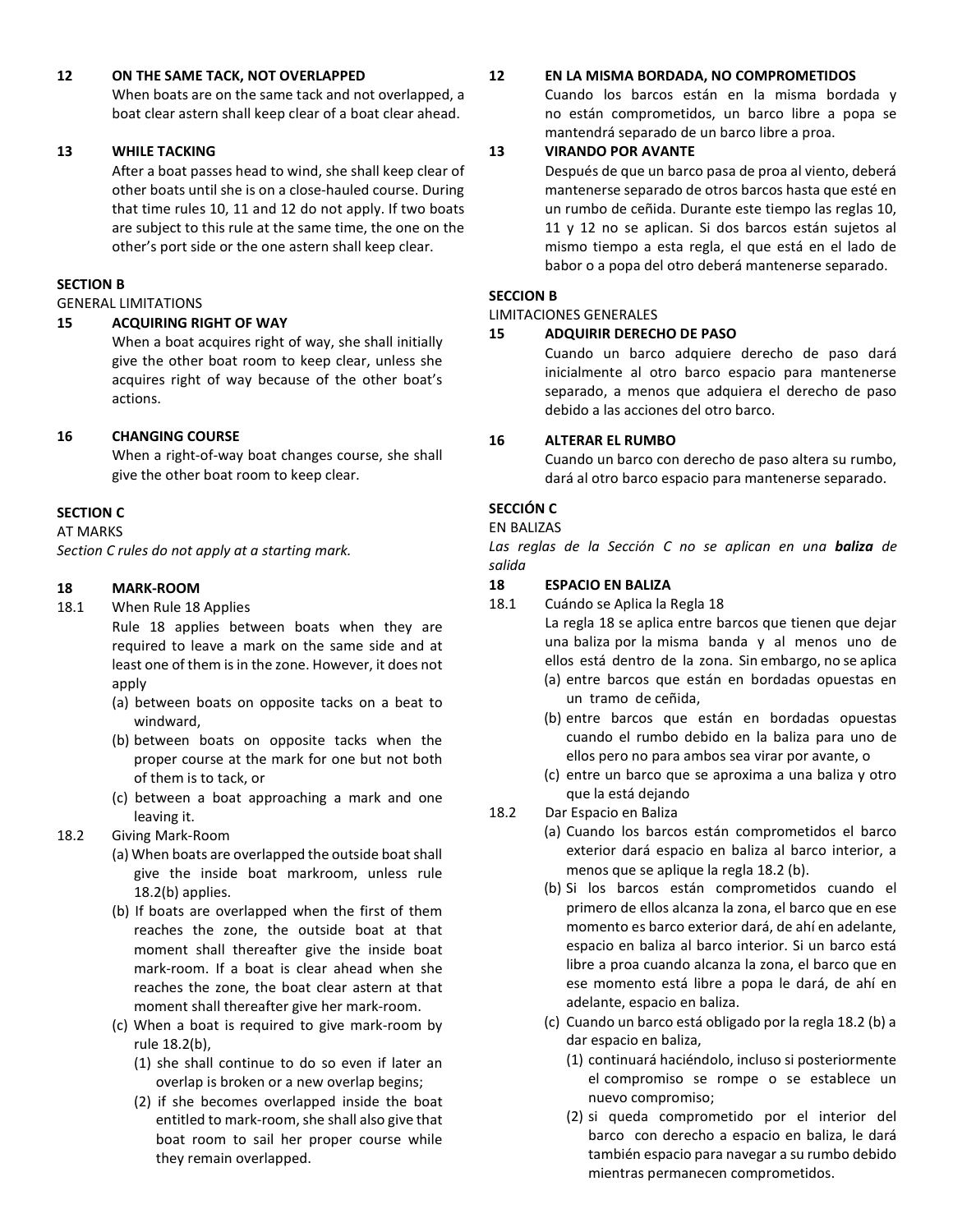(d) Rules 18.2 (b) and (c) cease to apply when the boat entitled to mark-room has been given that mark-room, or if she passes head to wind or leaves the zone.

# SECTION D

OTHER RULES

When rule 22 applies between two boats, Section A rules do not.

## 21 EXONERATION

When a boat is sailing within the room or mark-room to which she is entitled, she shall be exonerated if, in an incident with a boat required to give her that room or mark-room, she breaks a rule of Section A, rule 15 or rule 16.

# 22 STARTING ERRORS; TAKING PENALTIES; MOVING ASTERN

- 22.1 A boat sailing towards the pre-start side of the starting line after her starting signal to start shall keep clear of a boat not doing so until she is completely on the prestart side.
- 22.2 A boat moving astern through the water shall keep clear of one that is not.

#### PART 3

CONDUCT OF A RACE

#### 26 STARTING RACES

26.1 Races shall be started by using the following signals.

| Minutes before<br>starting signal | Visual signal                | Sound<br>signal | Means              |
|-----------------------------------|------------------------------|-----------------|--------------------|
| 1:15                              | P and Virtual Regatta Flag   | One             | Warning signal     |
|                                   | P removed                    | One             | Preparatory signal |
| $\theta$                          | Virtual Regatta flag removed | One             | Starting signal    |

# 28 SAILING THE COURSE

- 28.1 A boat shall start, sail the course described in the game and finish. While doing so, she may leave on either side a mark that does not begin, bound or end the leg she is sailing. After finishing she need not cross the finishing line completely.
- 28.2 A string representing a boat's track from the time she begins to approach the starting line from its pre-start side to start until she finishes shall, when drawn taut,
	- (a) pass each mark on the required side and in the correct order,
	- (b) touch each rounding mark, and
	- (c) pass between the marks of a gate from the direction of the previous mark.

She may correct any errors to comply with this rule, provided she has not finished

 (d) Las reglas 18.2 (b) y (c) dejan de aplicarse cuando el barco con derecho a espacio en la baliza ha recibido ese espacio, o si pasa de proa al viento o sale de la zona.

# SECCIÓN D

# OTRAS REGLAS

Cuando la regla 22 se aplica entre dos barcos, las reglas de la Sección A no se aplican.

# 21 EXONERACIÓN

Cuando un barco está tomando el espacio o espacio en baliza al que tiene derecho, será exonerado si en un incidente con el barco que tiene que darle espacio o espacio en baliza infringe una regla de la Sección A, la regla 15 o la regla 16,

# 22 ERRORES DE SALIDA; HACIENDO UNA PENALIZACIÓN; DESPLAZÁNDOSE HACIA ATRÁS

- 22.1 Un barco que, después de su señal de salida, navega hacia el lado de pre- salida de la línea de salida se mantendrá separado de un barco que no lo hace hasta que esté enteramente en el lado de pre-salida.
- 22.2 Un barco que se desplaza hacia atrás con respecto al agua se mantendrá separado de un barco que no lo hace.

# PARTE 3

DIRECCIÓN DE UNA REGATA

#### 26 SISTEMAS DE SALIDA

26.1 Se dará la salida de las pruebas usando las siguientes señales

| Minutes before<br>starting signal | Visual signal<br><b>STORY</b> | Sound<br>signal | Means              |
|-----------------------------------|-------------------------------|-----------------|--------------------|
| 1:15                              | P and Virtual Regatta Flag    | One             | Warning signal     |
|                                   | P removed                     | One             | Preparatory signal |
| 0                                 | Virtual Regatta flag removed  | One             | Starting signal    |

#### 28 NAVEGAR EL RECORRIDO

- 28.1 Un barco deberá salir, navegar el recorrido descrito en las instrucciones de regata y terminar. Al hacerlo, puede dejar por cualquier lado una baliza que no indique el principio, un límite o el final del tramo en que está navegando. Después de terminar, un barco no necesita cruzar completamente la línea de llegada.
- 28.2 Un hilo que represente la trayectoria de un barco, desde el momento en que comienza a acercarse a la línea de salida para salir desde el lado de pre-salida y hasta que termina, deberá al tensarlo,
	- (a) pasar cada baliza por la banda prescrita y en el orden correcto,
	- (b) tocar cada baliza que hay que rodear, y

(c) pasar entre las balizas de una puerta desde la dirección de la baliza anterior.

Un barco puede corregir cualquier error para cumplir con esta regla, a condición de que aún no haya terminado.